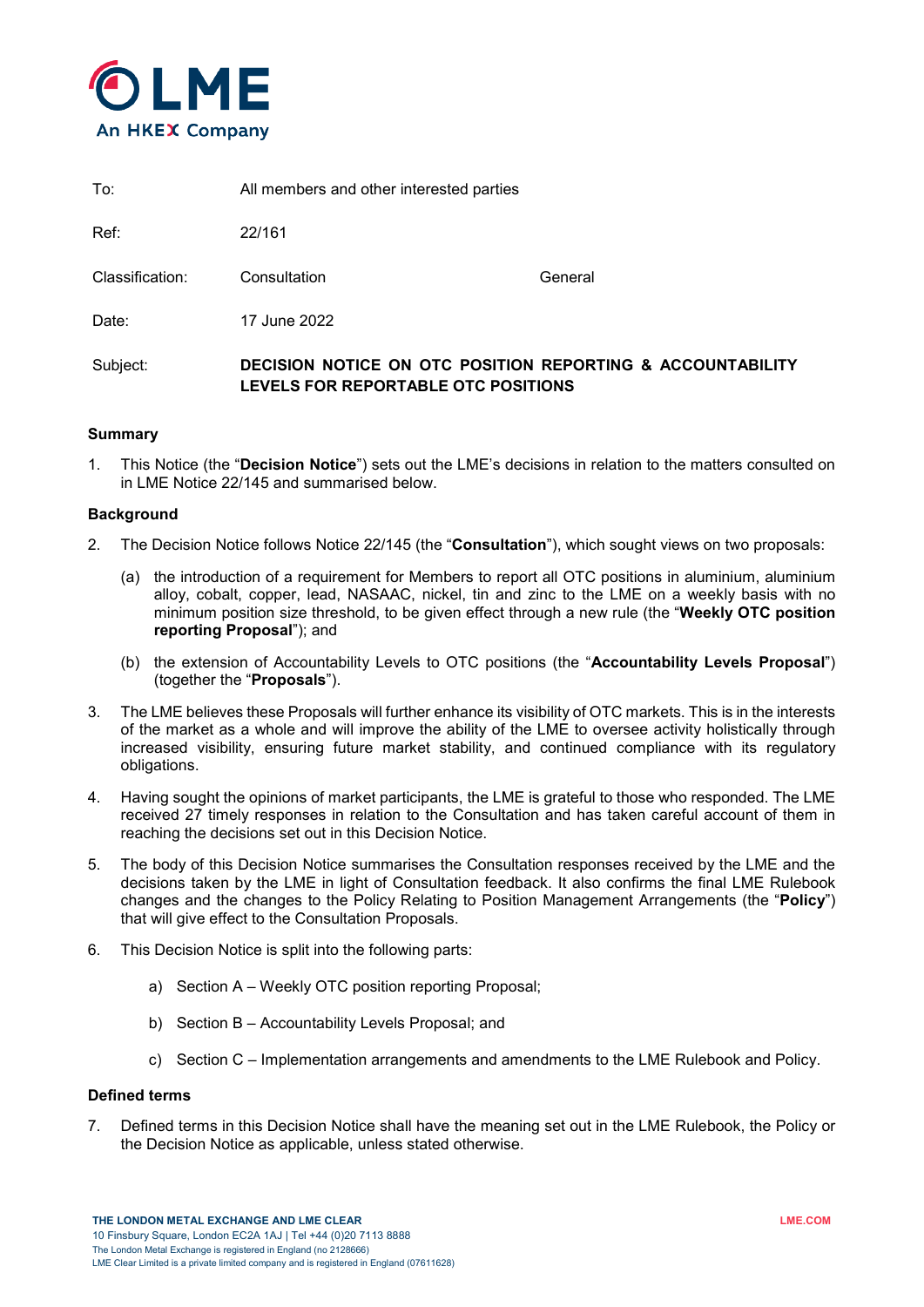

# **Section A – Weekly OTC position reporting Proposal**

#### Background

- 8. The Consultation sought views on the Weekly OTC position reporting Proposal, as described more fully in paragraphs 14-23 of the Consultation, to be given effect through a new rule, which was set out in proposed form in paragraph 24 of the Consultation.
- 9. In summary, the Consultation sought views on:
	- (a) the addition to the LME's current powers to request information about OTC dealings in metals, to cover any situation where it judges that reporting of such data could be important for the LME's operation of fair and orderly markets; and
	- (b) pursuant to the new power, the introduction of OTC position reporting on a weekly basis across all metals that are physically deliverable on the LME, so as to provide the LME with timely visibility of significant positions in the OTC market.

Views sought by the Consultation included any comments on the drafting of proposed Regulation 24, Part 2, and on operational implications for Members.

#### Responses received

- 10. In general, respondents were supportive of the LME's desire to ensure the fair and orderly operation of its market, but expressed reservations about the Weekly OTC position reporting Proposal, though several acknowledged the important linkages between OTC trading and the integrity of trading on-exchange.
- 11. A majority of the 27 responses to the Consultation raised concerns about the general timing of the Weekly OTC position reporting Proposal, suggesting that measures to address the visibility of OTC markets should await the outcome of the independent and regulatory reviews into the events in the Nickel market earlier this year.
- 12. A majority also raised concerns about the operational implications of the Proposal, indicating that the scale of reporting and timeline for implementation will be challenging to meet. They also expressed concerns about the interim nature of the proposal, and the resources that would be necessary to implement changes to the regime.
- 13. A smaller majority also raised a concern that terms of contracts with clients, and potentially regulatory obligations, may be breached by compliance with the reporting requirements. Many of these suggested that they may need to reach individual agreements with clients for disclosure of confidential information, or re-document client relationships to address the issue. Some suggested the LME should provide a legal analysis of relevant restrictions on disclosure. One respondent asked whether, in circumstances where it is the Member's client who is subject to the relevant restrictions, the Member will be required to provide the "reasoned justification" of its client in respect of the restriction, suggesting that this would not be feasible.
- 14. The majority of respondents also raised a concern about the use of email for reporting, on grounds of security (including cybersecurity), and suggested instead a secure file transfer protocol mechanism. One asked for further detail on governance processes, including how the data would be stored and protected.
- 15. A significant minority of respondents suggested that reporting would be ineffective given the global nature of the OTC market. A similar number suggested that position limits or other alternative measures, rather than reporting, should be relied on instead. Several suggested that the LME should align its approach with other markets, or that monitoring of OTC markets (including the extension of monitoring to beneficial owners of positions) was more appropriately undertaken by regulatory authorities. In this regard, one respondent cautioned about creating material differences between the requirements for, and benefits of, membership of the LME as compared to other trading venues. One preferred a solution in which the FCA shared data with the LME in order for the LME to have better visibility of OTC activity. One, on the other hand, commented that negative impacts from the OTC market are rare, and the ETD hedges used by dealers will already be visible to the LME. This respondent felt that any negative impacts of OTC trading need to be considered alongside the on-exchange issues. The respondent also believed that some Members may need to improve credit risk management, and that the exchange should consider enhancing its senior expertise in the physical market. However, one respondent was in favour of a more frequent daily reporting requirement of OTC positions of all traded metals.
- 16. There was also a variety of feedback comments concerning the detail of the proposed reporting format, suggesting: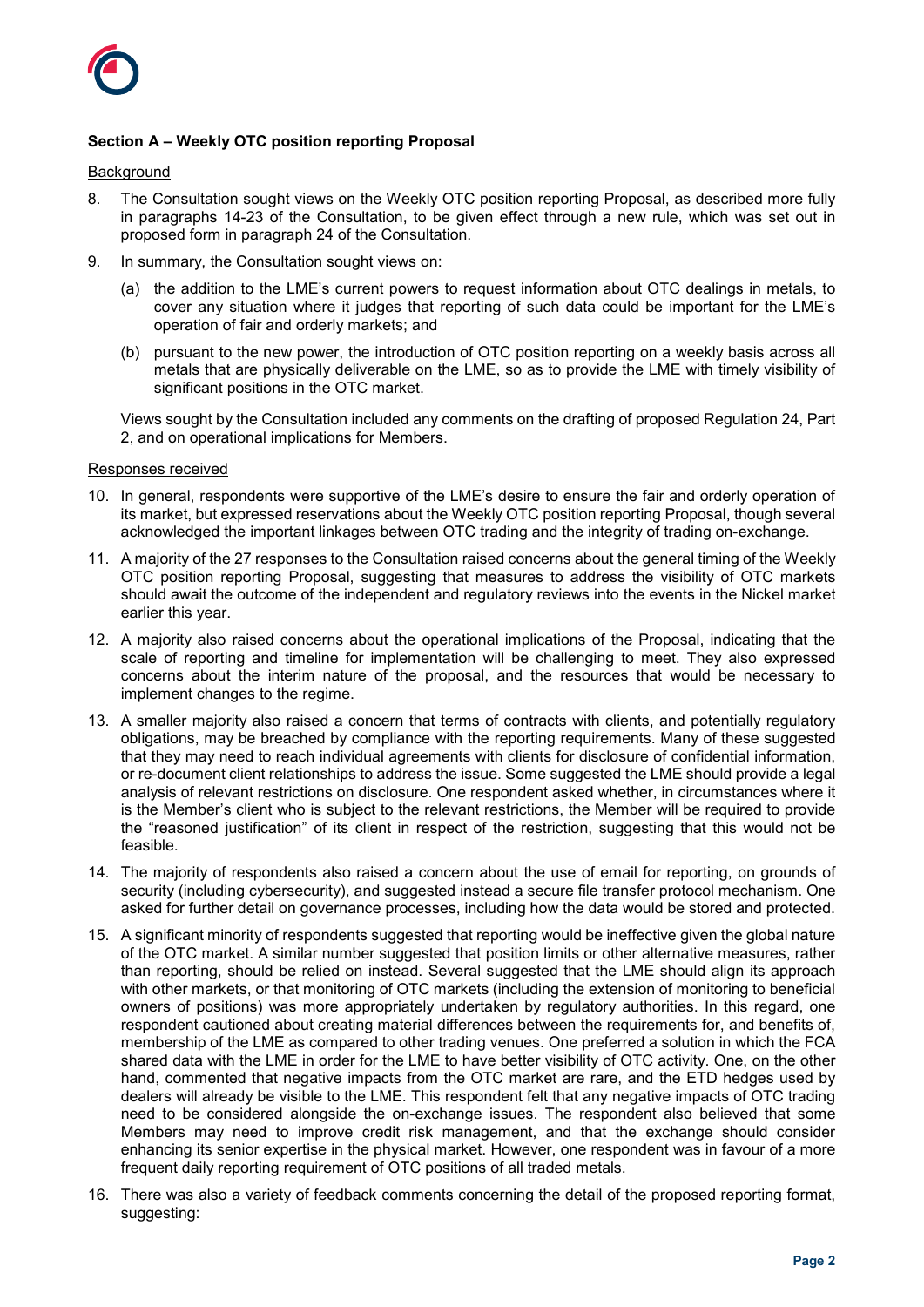

- (a) the proposed requirement to report nil returns would not be proportionate if it required implementation of reporting requirements by Members whose business is not in scope. More generally, the scale and detail of reporting required should be relevant to assisting the LME identifying actual risks to the orderliness of the market;
- (b) reporting on the basis of positions under index exposures was unclear, including any obligation to review the composition of relevant indices;
- (c) it was unclear whether information should be reported on the basis of an entity's net position, or whether only gross long positions should be reported;
- (d) the existing ITS 4 format of the LME Listed Futures and Options position report should be used for the proposed reporting;
- (e) clarification of any minimum threshold applicable to reporting should be provided, with regard to the proposal that Members "submit details of all positions in any of the metals where the total metal to be reported represents at least 20% of the underlying";
- (f) the description for the new field "Delta Position" should be "Equivalent metric tonne position of an option position". Also, it was unclear to which products the new fields "Averaging From" and "Averaging To" apply e.g. Average Price Forwards, Average Price Swaps or Asian Options;
- (g) a Member ought to both report on a consolidated basis as well as per end-client;
- (h) further clarification of the language requiring Members to disclose their clients' OTC positions should be provided, to confirm that Category 5 Members who are Clients of other Members are excluded from the obligation; and
- (i) the LME should confirm whether the proposed reporting regime would result in any changes to the LME Financial OTC Booking Policy.
- 17. A number of comments concerning the drafting of the proposed new rule were also received, including:
	- (a) the drafting proposed in the Consultation is broad and relies on future notices to provide technical details – more detail and increased legal certainty around the implementation would be helpful for the market;
	- (b) the scope of the definition of "OTC derivatives", and of what would be considered physically deliverable metal and a "similar instrument" should be clarified. In particular, it was suggested that the following would benefit from clarification:
		- (i) the distinction between OTC derivative contracts, spot contracts and contracts traded on exchanges other than the LME;
		- (ii) whether the proposals are for physically settled positions or also financially settled contracts; and
		- (iii) whether these measures would apply to inventory financing arrangements;
	- (c) a Member's obligation to comply with the reporting requirements should be subject to what is commercially reasonable;
	- (d) any variation of the reporting format should be subject to a minimum notice period;
	- (e) a Member should not be required to report information, to the extent that the provision of such information would breach any statutory, regulatory, common law or contractual confidentiality obligations; and
	- (f) a "client" for the reporting purposes would not have the meaning given in the LME Rulebook, but it would be helpful to clarify further how "client" is defined.
- 18. The LME would like to take this opportunity to note that while the section of Notice 22/145 headed "LME view on longer term OTC information and transparency" was not subject to consultation, the proposal that in future the LME may consider publishing aggregated summary data or aligning the publication of OTC trading and position data with that of LME data was seen as a concern by some respondents (though one Member submitted that data should be made freely available to Members moving forward). This was broadly on the basis that use of confidential information needs to be carefully controlled, with one stating that data gathered should remain in the LME's market surveillance department and not be shared with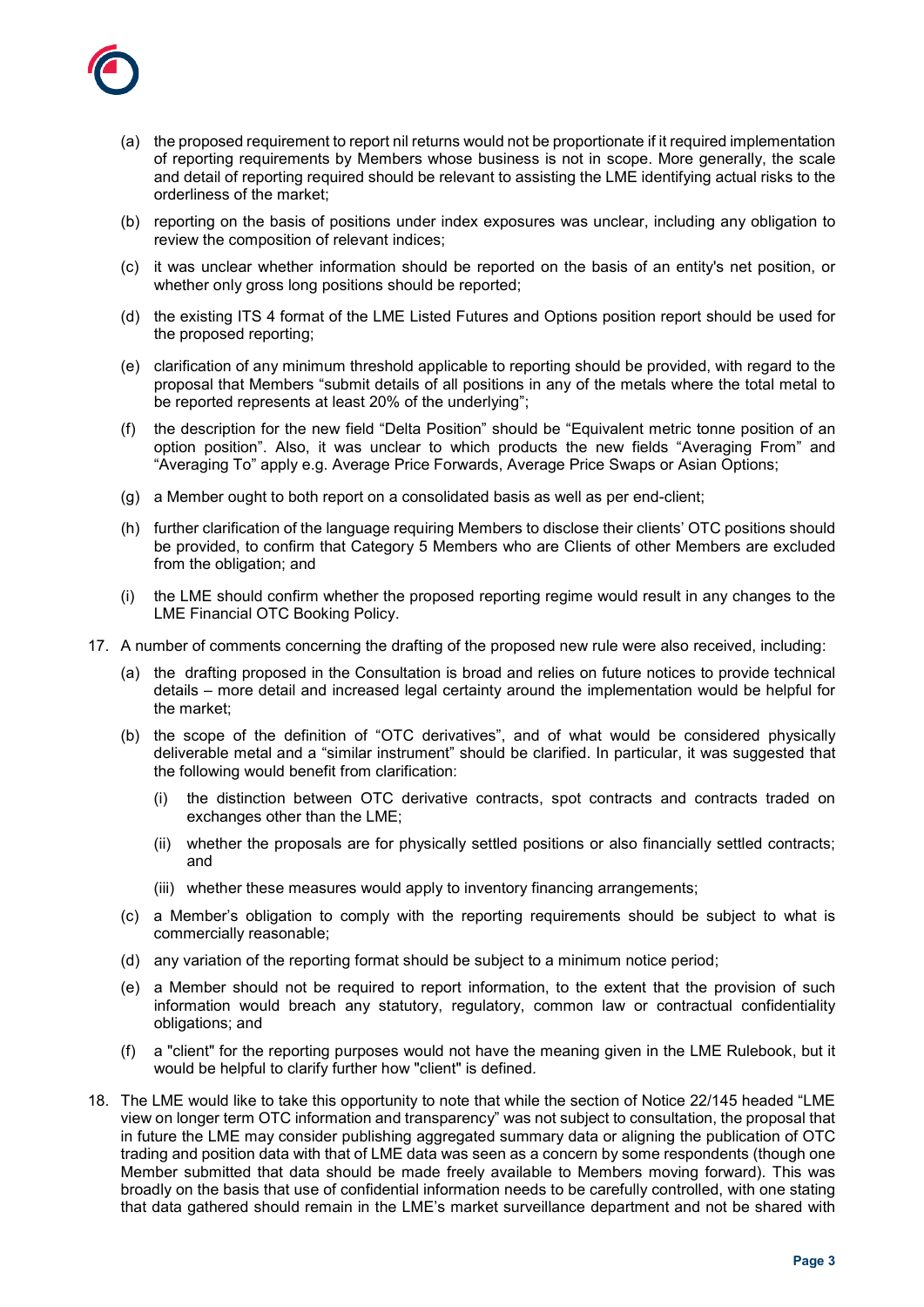

other departments which could have a commercial interest in the information. One respondent also requested further detail of any future changes required in relation to LMEsmart (the Matching System), and another suggested it would be complex for Members to build a live trade feed into LMEsmart. The LME takes note of these comments and, as stated in the Consultation, will continue to consider the topic of OTC reporting, subject to consultation as appropriate.

19. Notwithstanding the above and for the avoidance of doubt, the LME reserves the right, where it considers it appropriate to do so, to share OTC trading and position data with LME Clear pursuant to Membership Regulation 21. Further, LME Clear may disclose such information to the relevant regulator in accordance with LME Clear Rule 2.6.2(a).

#### The LME's decisions

- 20. The LME has carefully considered all of the feedback received, in combination with its intentions regarding the Proposal as laid out in the Consultation. These were to enhance its visibility of OTC markets, in the interests of the market as a whole, with the objective to improve the ability of the LME to oversee activity holistically, ensuring future market stability and continued compliance with its regulatory obligations.
- 21. In relation to concerns about the general timing of the Weekly OTC position reporting Proposal, the LME continues to believe that the approach set out in the Consultation<sup>[1](#page-3-0)</sup> remains appropriate. While any relevant findings from the Independent Review will also be considered and factored into the LME's plans in due course, the LME will not delay taking appropriate actions to wait for the outcomes of the Independent Review[2.](#page-3-1) A similar approach is appropriate in respect of the regulatory reviews announced by the Financial Conduct Authority and Bank of England on 4 April this year. The LME believes that the benefits to the market of receiving regular OTC data to monitor trading in instruments linked to the LME are such that it would be inappropriate to delay the Proposal. The Proposal will further assist the LME to reduce the risk of the occurrence of disorderly trading conditions on its market, in line with the LME's regulatory obligations, in the context of recent events in the LME Nickel market which have demonstrated the effects that OTC activity can have on the wider LME market.
- 22. In relation to feedback about the operational implications of the Weekly OTC position reporting Proposal, the LME appreciates these concerns, and the importance of a proportionate approach to implementation. However, the LME's view continues to be that the operational implications for Members in connection with the Proposals are reasonable and justified in the interests of the market as a whole, including its sound and fair functioning, and continuing compliance with the LME's regulatory obligations.
- 23. The LME believes that a one month implementation period strikes the right balance, having regard to the importance of the Proposals and the necessary time to ensure their implementation. As suggested in the Consultation, and in the proposed drafting of the new rule, such advance notice as is practicable in the circumstances will be provided prior to any variation of reporting requirements pursuant to the new rule.
- 24. In relation to concerns around client confidentiality, the LME considers that where statutory obligations in a jurisdiction prevent the disclosure of some or all of the data required to be disclosed under the Weekly OTC position reporting Proposal, a Member may, having made appropriate attempts to procure approval to disclose the required data where possible, instead provide a reasoned justification concerning the extent to which it is unable to make the relevant disclosures. Where the Member's client is subject to the relevant restrictions, the Member should seek to obtain sufficient information to enable the LME to assess the validity of the rationale. Where such instances occur and a Member is unable to disclose details of the client to the LME, the Member must still report the position to the LME, but using an anonymised client identifier (which must remain consistent through time).
- 25. Where, as is more common, contractual confidentiality provisions apply, the LME expects Members to obtain or renew the consent of clients, or alternatively to invoke any client terms providing that specific terms are subject to market rules or other overriding obligations.[3](#page-3-2) The LME notes that Members have been under an obligation to provide information about OTC business in trading, storage or financing of metals on request from the LME since 2020 pursuant to Regulation 12.1.4 of Part 2 of the LME Rulebook, and have been providing daily reporting on nickel positions for the last three months pursuant to Notice 22/064 dated 14 March 2022. On the basis of the LME's experience of this, the LME believes that any impediments to reporting will be very much at the margins. The LME reminds Members and market

-

<span id="page-3-0"></span><sup>1</sup> At paragraph 7 and 34.

<span id="page-3-1"></span><sup>2</sup> Anticipated by Notice 22/099.

<span id="page-3-2"></span><sup>3</sup> Such as, for example, existed in *Brandeis (Brokers) Ltd v Herbert Black* [2001] All ER (D) 342, at [10]; and *[CFH Clearing Ltd v Merrill](https://www.bailii.org/ew/cases/EWCA/Civ/2020/1064.html)  [Lynch International](https://www.bailii.org/ew/cases/EWCA/Civ/2020/1064.html)* [2020] EWCA Civ 1064, at [11].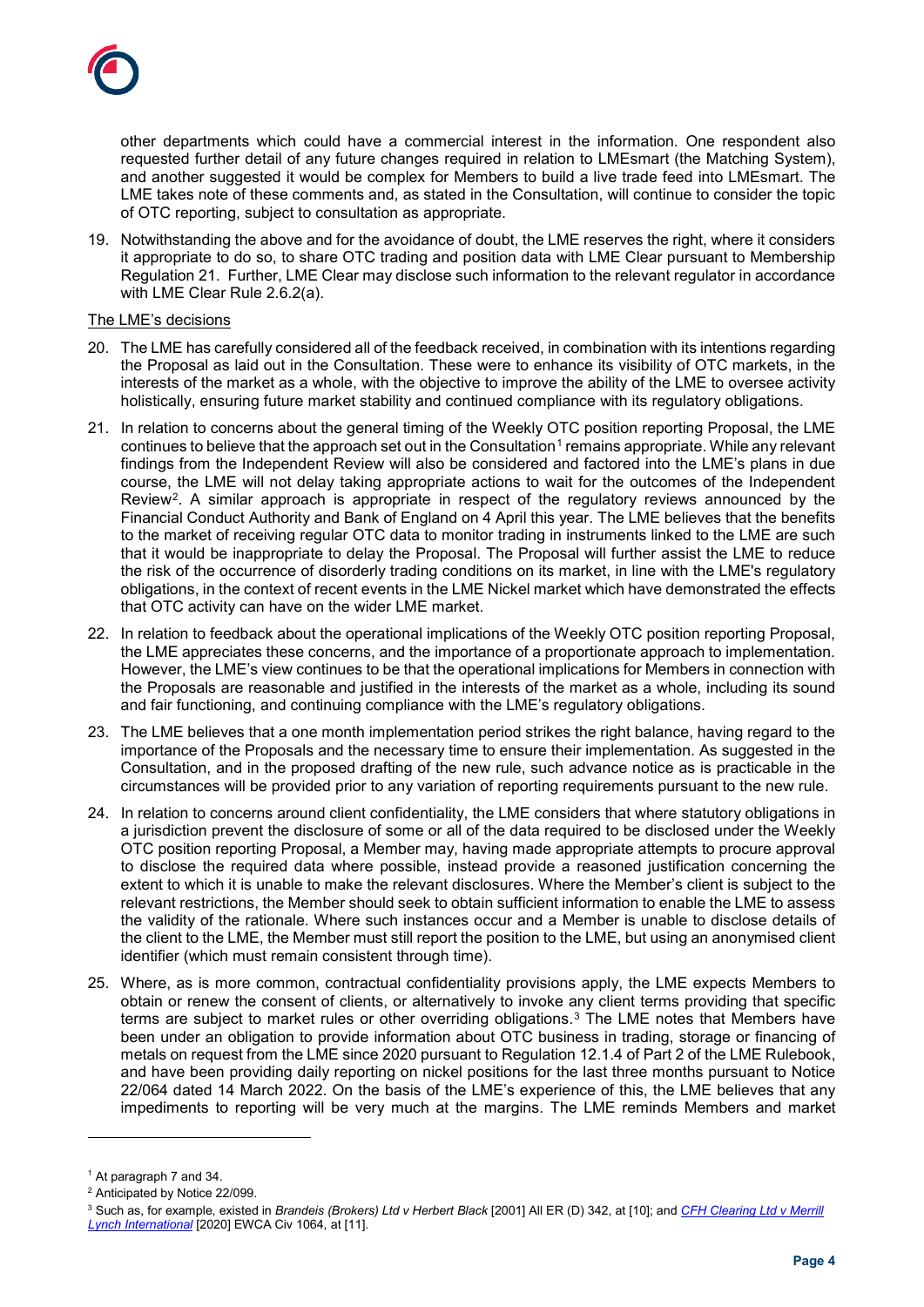participants that any information that it obtains will be subject to the confidentiality requirements set out in Regulation 21 of Part 2 of the LME Rulebook. Members should ensure they maintain appropriate systems and controls to ensure the confidentiality of data transmitted from any indirect clients.

- 26. With respect to the proposed reporting format and security concerns, the LME notes this concern and will therefore require, as of 18 July 2022, that Members use some form of encryption when submitting their required data to the LME. Members are permitted to select the encryption method, however the LME must be able to access the data, in the Excel format required by the reporting template, once decrypted. Members must inform the LME of their chosen encryption method, and provide a sample file, **prior to 24 June 2022** to ensure the LME has suitable time to ensure the encrypted data is accessible, and in the event it is not accessible liaise with the Member firm to ensure an alternative encryption method is identified. This would help to address the operational risk and data security concerns raised by respondents, while still ensuring the LME's market integrity objectives are promoted. As noted in the Consultation, the LME may also implement further interim measures where the LME considers that they could help operationalise reporting, such as setting up a mechanism to submit the data into a secure FTP server. The LME acknowledges the sensitive nature of the reporting data, and data received from Members will be stored in accordance with the LME's established data storage protocols, in accordance with the confidentiality provisions set out in Regulation 21 of Part 2 of the LME Rulebook.
- 27. In relation to the effectiveness of reporting to address market integrity, the LME has carefully considered alternative measures, including the possibility of further liaison with the FCA, but continues to believe that the Weekly OTC position reporting Proposal, combined with the Accountability Levels Proposal, at this time best addresses the risks posed to the LME's market. As noted above in paragraphs 20 and 21, the LME has responsibilities under a system of statutory regulation. Therefore, the LME will not delay taking appropriate actions in upholding its duties as part of that system, as the LME considers that it is important that it has the relevant powers, regardless of the approach taken by third parties.
- 28. In respect of comments on the detail of the reporting format proposed:
	- (a) The LME agrees that in general the scale and the level of detail of reporting required should be relevant to assisting the LME to identify actual risks with regard to the orderliness of the market. The LME proposed that in the event a Member holds no OTC positions, the Member should confirm this with the submission of a nil file return, to ensure that the information available to the LME is as complete as possible. The LME acknowledges that where a member conducts no OTC trading, a weekly email confirmation of this would be sufficient for these purposes;
	- (b) The LME clarifies the Proposal in respect of reporting positions under index exposures as follows:
		- (i) Where relevant metals represent at least 20% of the underlying value of the OTC instrument (such as, but not limited to, a commodity index), Members should report the equivalent metric tonnes of each metal delta in the "Position" field set out in the reporting template.
		- (ii) Where relevant, a Member should ensure that it puts in place appropriate systems to review the composition of relevant indices, so as to prevent any material inaccuracy in its reporting;
	- (c) The LME further confirms that when reporting in the template, for each position-holder there should be one single net position for metal, OTC instrument type, prompt date, and strike/option type (if relevant), as indicated in paragraph 21 of the Consultation;
	- (d) With regard to the comment that the ITS 4 format of the LME Listed Futures and Options position report should be favoured over the format set out in the Annex to the Consultation, the implementing technical standard referred to is for MiFID position reporting, and relates to instruments traded on trading venues and economically equivalent OTC contracts. The LME understands that the respondent would prefer to use the daily disaggregated report from Table 2 of Annex 2 of the ITS. However, not all of those fields would be necessary for present purposes. Paragraph 16 of the Consultation states that only the data that the LME considers would be necessary for the purposes of enhancing its visibility of OTC positions is set out in the Annex to the Consultation;
	- (e) The LME confirms that, except in the case specified in paragraph (b) above, there is no minimum threshold applicable to Weekly OTC position reporting;
	- (f) In relation to the comment that the new field "Delta Position" description should read "Equivalent metric tonne position of an option position", the LME confirms that the description means the deltaequivalent quantity of the position (in metric tonnes) reported in the "Position Quantity" field. As to the comment that it is unclear which products the new fields "Averaging From" and "Averaging To" apply to e.g. Average Price Forwards, Average Price Swaps or Asian Options, the LME confirms that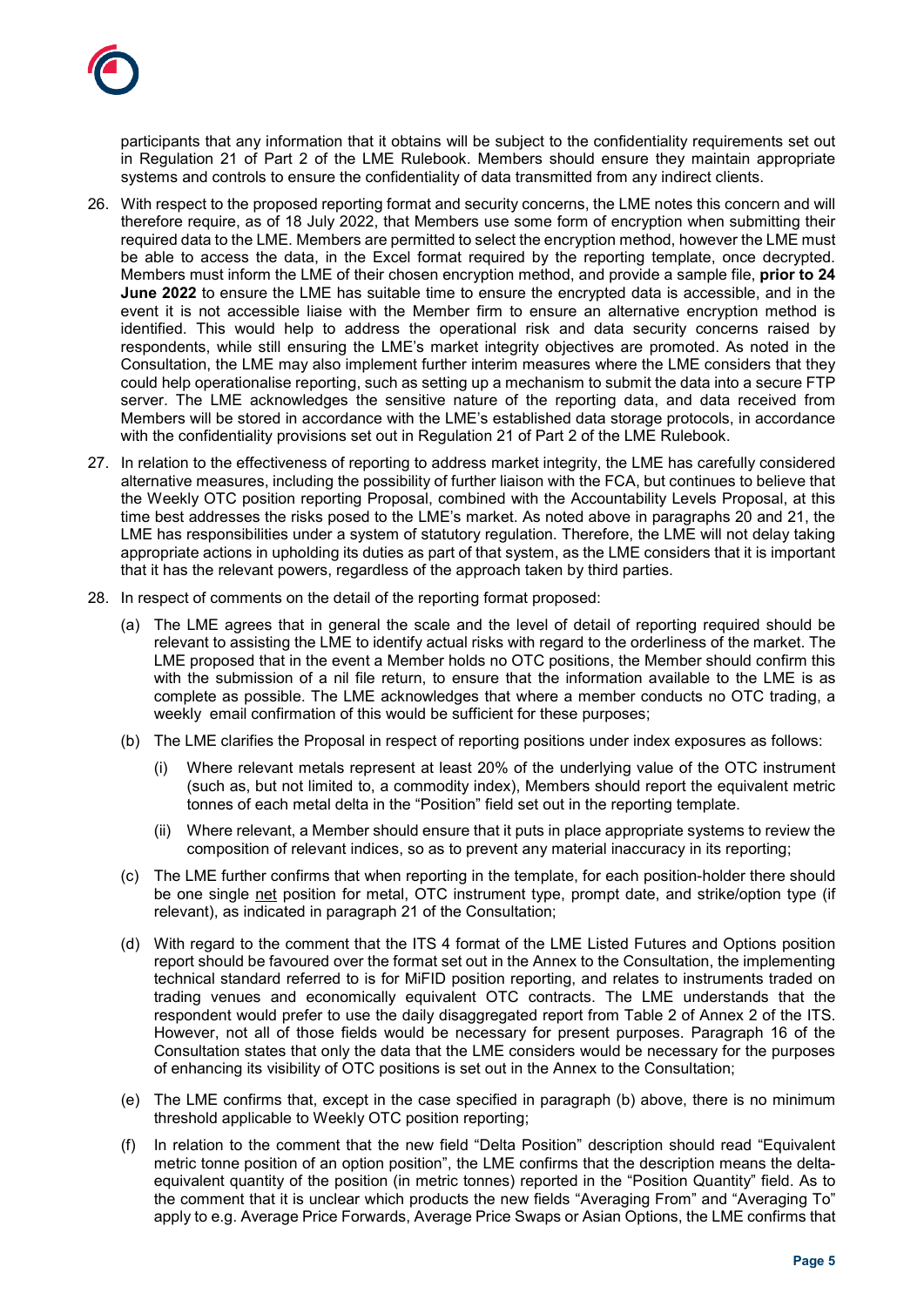

should a Member populate the Contract Type field with the value "Averaging" then there would be an expectation that the Averaging From and Averaging To fields would then be populated appropriately;

- (g) With regard to the comment that a Member ought to both report on a consolidated basis as well as per end-client the LME refers Members to paragraph 21 of the Consultation, which stated that OTC positions held by clients should be reported separately to the OTC positions held by Member, with each position to be reported from the perspective of the position holder;
- (h) The LME confirms that Category 5 Members who do not hold positions directly (but only indirectly through another Member) will not be directly subject to the reporting obligation in the Weekly OTC position reporting Proposal (and accordingly there is no obligation to submit a nil file); and
- (i) The LME confirms that it is not proposing changes to the LME Financial OTC Booking Policy.
- 29. In relation to the comments on the drafting of the proposed new rule:
	- (a) The LME recognises that the drafting of the new rule is broad and relies on this Decision Notice and future Notices to provide technical details. It was noted in the Consultation that the proposed rule set out in paragraph 24 was intended to provide the LME with a degree of flexibility. Nonetheless, the LME stated in the Consultation that the expanded powers would "cover any situation where it judges that such data could be important for the monitoring and ongoing operation of fair and orderly markets". The LME has incorporated this limiting purpose into the wording of the final rule;
	- (b) The LME also appreciates that the scope of the formulation "over-the-counter contracts", is flexible to a degree. This is intentional, as the LME explained in Decision Notice 20/217<sup>[4](#page-5-0)</sup>, in amending Regulation 12.1.4 of Part 2 of the LME Rulebook. While information requested under the new rule would be expected to be limited to Relevant OTC Contracts as defined in paragraph 3.1 of the LME Financial OTC Booking Policy and this may be taken as a guide for the purposes of the Weekly OTC position reporting Proposal, it may in certain circumstances need to be broader than this, so the drafting is deliberately not limited to those defined contracts;
	- (c) The LME does not believe it is appropriate to limit a Member's obligation to comply with the reporting obligation to what is "commercially reasonable". The term is used in different contexts, and the meaning that would be given to the term in the context of obligations for the purpose of maintaining fair and orderly markets may be uncertain;
	- (d) In relation to the comment that any variation of the reporting format should be subject to a minimum notice period, as noted above such advance notice as is practicable in the circumstances will be provided prior to any variation of reporting requirements, pursuant to the new rule;
	- (e) The LME's position on client confidentiality obligations is set out above. Where legislative obligations in a jurisdiction prevent the disclosure of some or all of the data required to be disclosed under the Weekly OTC position reporting Proposal, a Member may, having made appropriate efforts to procure approval, instead provide a reasoned justification (including in the case of a client, seeking sufficient information to enable the LME to assess the validity of the client's rationale), and subsequently use an anonymised identifier (which should remain consistent through time for any client identified in this manner); and
	- (f) The LME confirms that a "client" for these reporting purposes will not have the meaning given in the LME Rulebook. The LME believes it is unnecessary and likely to be unhelpful to provide a formal definition for this purpose.
- 30. On this basis, the LME has decided to implement the Proposal broadly in the form set out in the Consultation, allowing for a one month period of implementation, so that the Proposals commence on Monday 18 July 2022. The LME hereby adopts the rule in the manner set out in Appendix 1.

## **Section B – Accountability Levels Proposal**

**Background** 

-

<span id="page-5-0"></span><sup>4</sup> See Appendix 4 - (a) Provision of Information.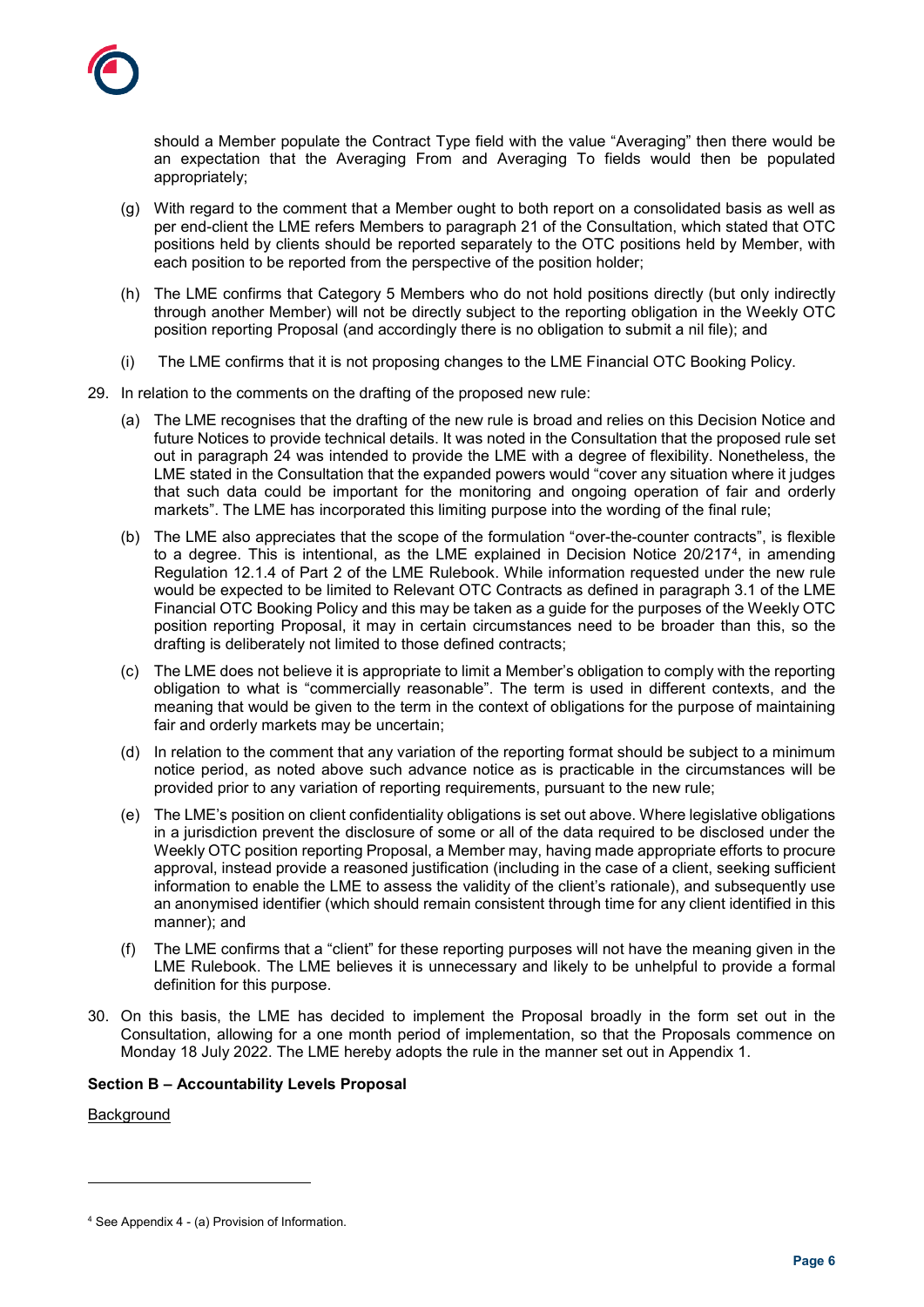

- 31. The Consultation sought views on the Accountability Levels Proposal, as described more fully in paragraphs 26-28 of the Consultation, including making certain changes indicated in paragraph 27 of the Consultation to the Policy.
- 32. In summary, the Consultation sought views on the extension of the Accountability Levels set out within the Policy to all OTC positions reported by Members (in addition to the existing on-Exchange positions). Under this Proposal, where a Member or a client had a position that was above the applicable Accountability Level, or the LME otherwise deemed it appropriate at its absolute discretion, the LME could request the rationale for the position-holding from the Member.

#### Responses received

- 33. The LME received fewer comments on the Accountability Levels Proposal. However, one respondent requested clarity on how the LME would enforce the rules in relation to OTC positions. In particular, the respondent thought it unclear whether the full set of LME powers would apply, including being able to instruct a client of a member to reduce a position to below the accountability level. This issue was also expressed by another respondent, who asked what action the LME would take if the LME deemed the rationale provided by a Member for holding an OTC position to be insufficient or if the OTC client declined to provide rationale. Another respondent asked how the LME would instruct members to limit exposure to certain clients without breaching confidentiality and potentially alerting them to inside information (a large client position aggregated across several dealers).
- 34. A respondent noted further that the Weekly OTC position reporting proposal is to require Members to report OTC positions on the basis of metric tonnes rather than lots. However, the Accountability Levels are set in lots, and it was unclear what steps (if any) Members would be required to take to convert between metric tonnes and lots. The respondent also noted that clients may have OTC positions with several different LME Members, and it was not clear whether any Accountability Levels should be applied on the basis of each position with an individual Member, or whether the LME will look at a client's combined positions.

#### The LME's decisions

-

- 35. The LME believes that the concerns set out in paragraph 33 above are clarified by the Policy (Enforcement of Position Management Arrangements).[5](#page-6-0)
- 36. Members and their Client(s) may (unless directed otherwise) hold positions that are in excess of the Accountability Level. Regulation 17 of Part 3 (Emergencies) of the LME Rulebook sets out the powers of the Special Committee in the event that it has cause to suspect the existence of or to anticipate the development or likely development of an undesirable situation or undesirable or improper trading practice which in its opinion has affected or is likely to affect the market. The Special Committee may, in its absolute discretion, take such steps as it deems appropriate to contain or rectify the situation. This may include, without limitation, a direction to reduce a position to below the relevant Accountability Level. In addition, the LME has powers to direct any Member, or all Members, to take such action as the Exchange may direct in order to mitigate the potential impact of a Client of Concern on the Exchange and/or the market for metals listed on the Exchange, pursuant to Regulation 12.10.3 of Part 2 of the LME Rulebook. Any Member contravening or failing to comply with any direction or instruction issued by the LME will be considered to be in breach of the LME Rulebook.
- 37. As noted in paragraph 27 of the Consultation, certain textual changes also need to be made to paragraphs 54 to 61 of the Policy to: (i) extend the application of Accountability Levels to reportable OTC positions; (ii) clarify the application of Accountability Levels to client positions rather than to Clients as defined in the LME Rulebook; and (iii) clarify that the LME may, at its discretion, elect to consider OTC positions separately to on-Exchange positions, or net them together, for the purposes of determining if the position is in breach of the Accountability Level threshold.
- 38. The LME will adopt amendments to the existing Policy as set out in Appendix 2.
- 39. On this basis, the LME has decided to implement the Proposal broadly in the form set out in the Consultation, allowing for a one month period of implementation, so that the Proposals commence on Monday 18 July 2022, concurrently with the Weekly OTC position reporting Proposal.

<span id="page-6-0"></span><sup>5</sup> The Policy may be found at: https://www.lme.com/en/company/market-regulation/rules/key-compliance-notices.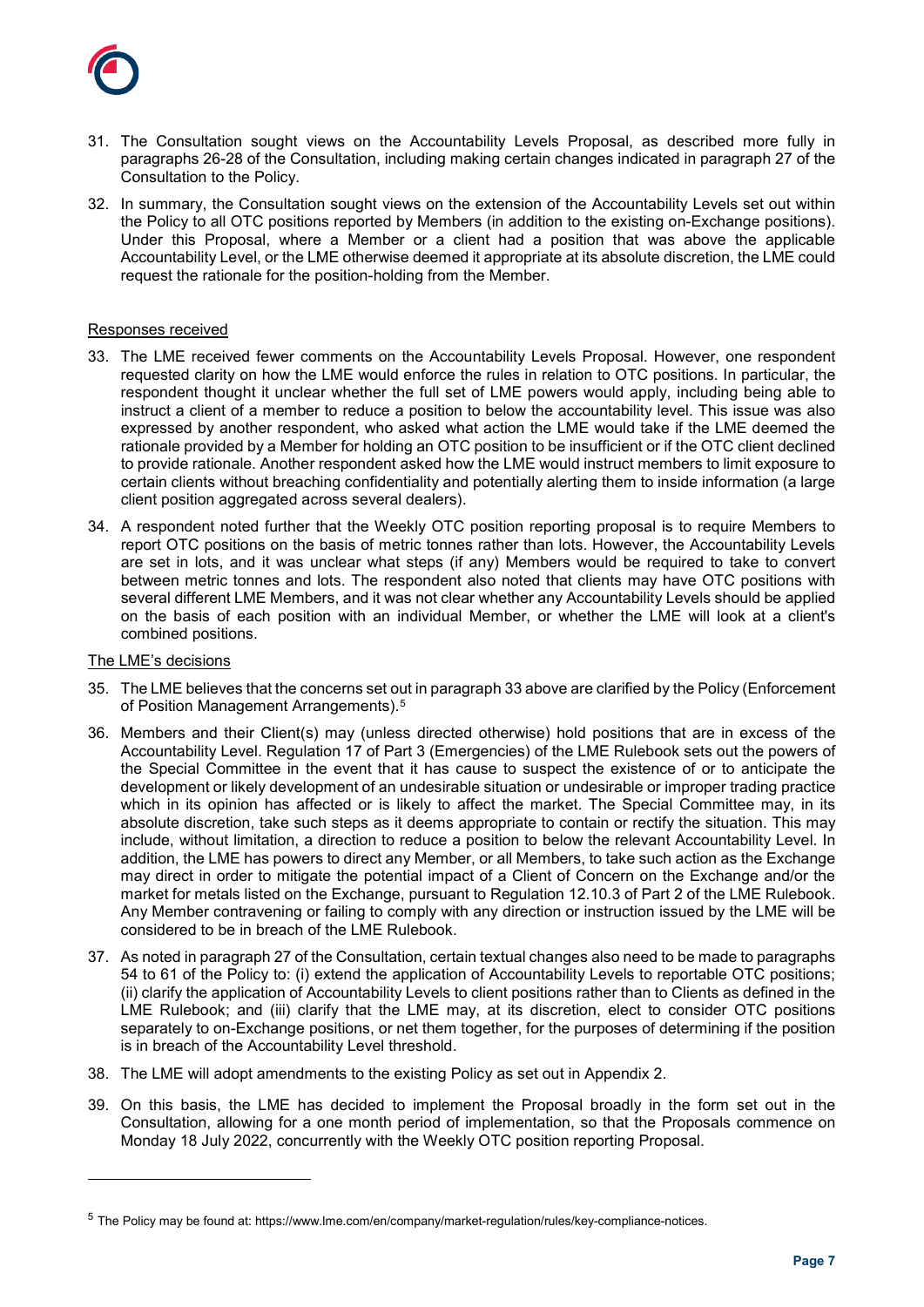

## **Section C – Implementation arrangements and amendments to the LME Rulebook and Policy**

- 40. As noted above, the LME has decided to implement the Proposals broadly in the form set out in the Consultation, allowing for a one month period of implementation, so that the Proposals commence on Monday 18 July 2022. As noted above, the LME believes that receiving regular OTC data to monitor trading in instruments linked to the LME without delay is in the interests of the market as a whole and will improve the ability of the LME to oversee activity holistically through increased visibility, ensuring future market stability, and continued compliance with its regulatory obligations. The LME's analytical capabilities regarding this data will initially be necessarily limited by the lack of historical data, the manual nature of submission, and the short implementation timelines. However, the LME will continue to increase its capabilities that will improve its analysis of OTC data over time.
- 41. Consistently with that decision, the LME will adopt the proposed rule, in the manner set out in Appendix 1, and will adopt amendments to the existing Policy in the manner set out in Appendix 2. These changes commence on Monday 18 July 2022.
- 42. The LME therefore withdraws the existing requirement to daily report OTC nickel positions, introduced in Notice 22/064, with effect from Monday 18 July 2022.

# **Tom Hine General Counsel, LME Group**

cc: Board directors User Committee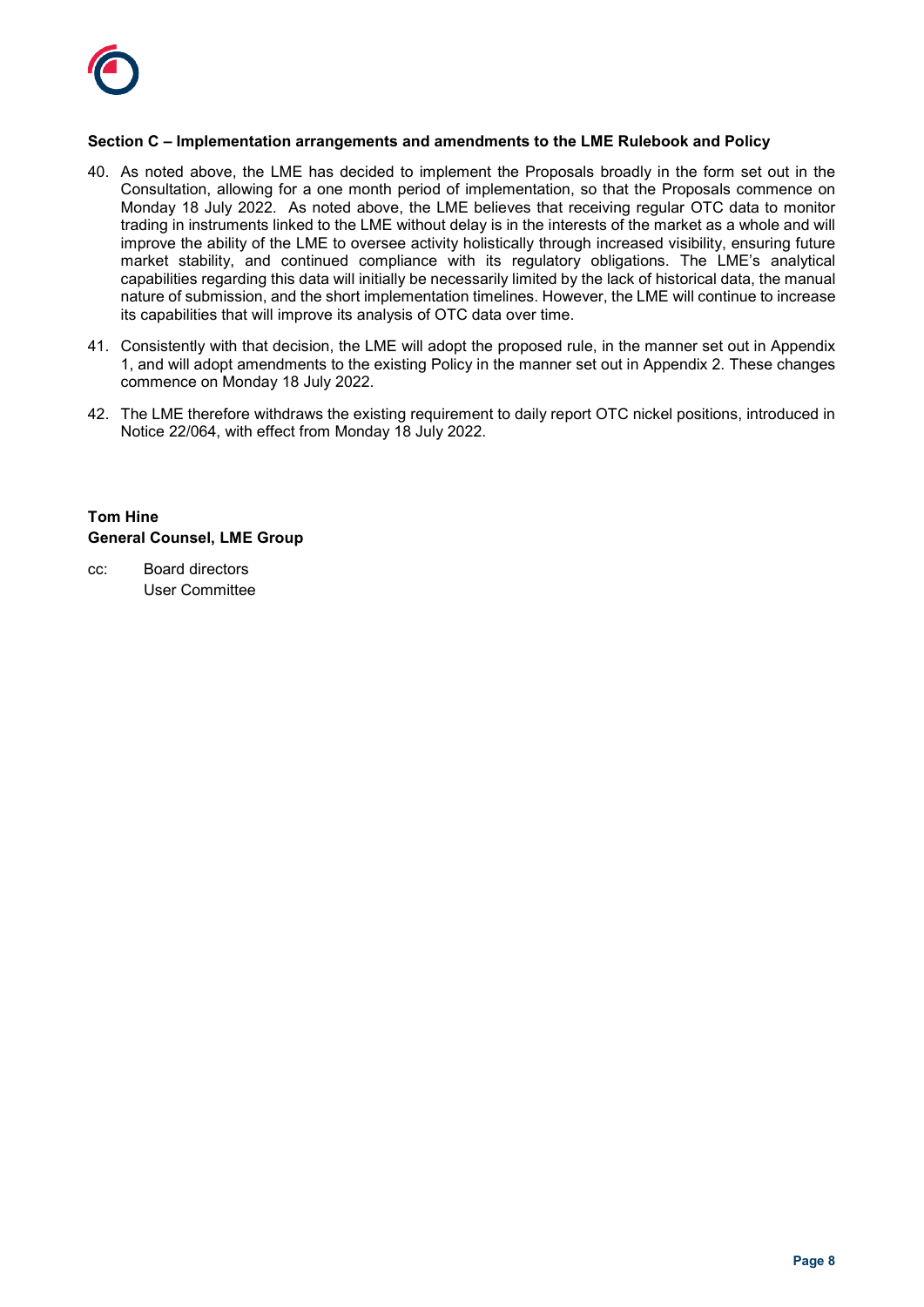# **Appendix 1 LME Rulebook amendment Part 2: Membership, Enforcement and Discipline**

In this Appendix, underlining indicates new text and striking through indicates deleted text.

# "**PERIODIC OTC POSITION REPORTING**

24.1 Each Member shall provide to the Exchange, on a weekly basis (or such other frequency may be specified by the Exchange pursuant to Regulation 24.2):

- (a) such information in respect of positions under over-the-counter contracts;
- (b) in respect of such metal(s);
- (c) at such times; and
- (d) in such format,

as in each case shall be specified by Notice., and which in the opinion of the Exchange could be important for its monitoring and ongoing operation of a fair and orderly market.

For the avoidance of doubt, such information may include information regarding the over-the-counter positions of the Member and/or its affiliates and/or its clients.

24.2 The Exchange may, in its discretion, by Notice and with such advance notice as is practicable in the circumstances:

- (a) dis-apply the reporting requirement under Regulation 24.1 from any metal or, include any additional metal(s) to such reporting requirement; and/or
- (b) modify the reporting thresholds for any metal; and/or
- (c) modify the reporting format; and/or
- (d) modify the reporting frequencies or timescales for submission of the information."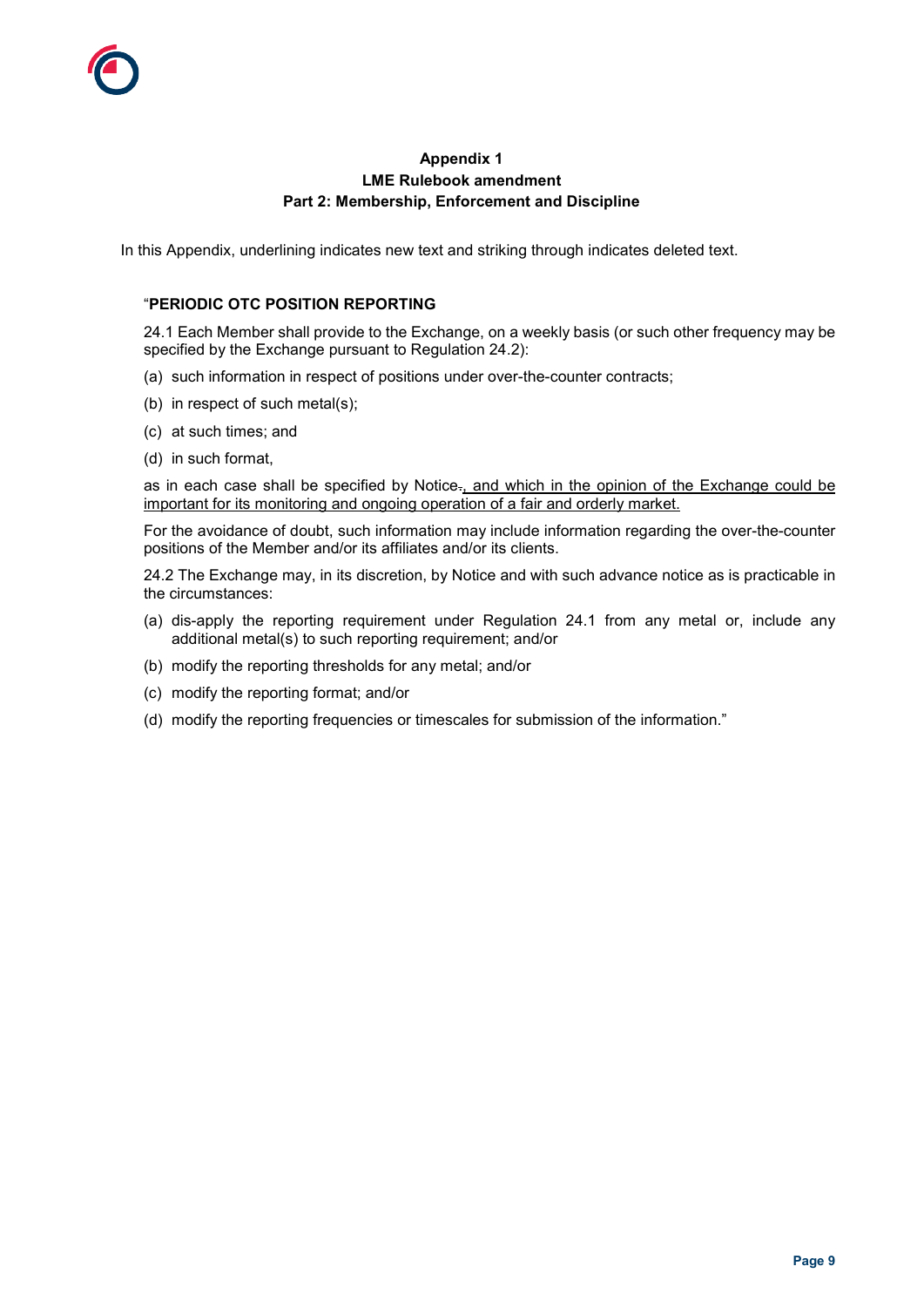# **Appendix 2 Amendment the Policy Relating to Position Management Arrangements**

In this Appendix, underlining indicates new text and striking through indicates deleted text.

#### "Accountability Levels

54. As noted above, the LME continuously undertakes surveillance on all positions held on the market and where relevant the Lending Rules set out specific actions that would be taken in particular circumstances. However, the LME considers it appropriate to have arrangements in place for the provision of additional information, when requested by the LME, for positions that are above certain levels (which shall be referred to as the "Accountability Levels"), even where such positions do not trigger the application of the Lending Rules. The request to provide additional information will be made to the Member who is holding a position, either directly or on behalf of their Client(s), which is in excess of the relevant Accountability Level. In calculating whether a position is in excess of the relevant Accountability Level, the LME may take into account positions in over-the-counter contracts subject to reporting under Regulation 24 of Part 2 of the Rules ("OTC positions"). In this respect, the LME may, at its discretion, elect to consider OTC positions separately to on-Exchange positions, or net them together, for the purposes of determining if the position is in breach of the Accountability Level threshold.

55. For the avoidance of doubt, Members and their Client(s) may (unless directed otherwise) hold positions that are in excess of the Accountability Level.

56. The LME will publish Accountability Levels for positions held on single Prompt Dates and also positions held across all Prompt Dates (referred to as the "Single Prompt Accountability Levels" and the "All Prompt Accountability Levels" respectively).

57. If a position exceeds as described either the Single Prompt Accountability Level and/or the All Prompt Accountability Level then the LME may require further information as to the nature and purpose of the position of that account (or, if appropriate, linked accounts as determined by the LME or OTC positions taken into account), and may direct that Members cannot accept further orders that increase the position, or direct that the position be reduced to a level below the Accountability Level. The Member shall comply with such directions, or procure that its Client comply with such directions.

58. The current Accountability Levels are set out at Schedule 2. The LME reserves the right to amend these levels, and the LME will advise of any updates in writing. In addition, Accountability Levels for other LME contracts may be introduced from time to time, as advised by the LME in writing. The Single Prompt Accountability Levels shall be calculated for each Member or Client (as relevant) on a net basis in respect of each relevant Prompt Date. The All Prompt Accountability Level shall be calculated for each Member or Client (as relevant) on a net basis in respect of all relevant Prompt Dates.

59. The Accountability Levels shall apply to any Member and/or Client trading the contracts set out in Schedule 2, and will apply to positions held at the end of day. Members shall be responsible for compliance with the Accountability Levels and for ensuring compliance by their Client(s) with the Accountability Levels.

60. Upon request, Members are required to provide all relevant information relating to the position to the LME. Where appropriate, Members may encourage their Clients to provide all relevant information directly to the LME, and in such cases the Member will have been deemed to have responded to the LME's original request for additional information. The LME is aware that the information provided may